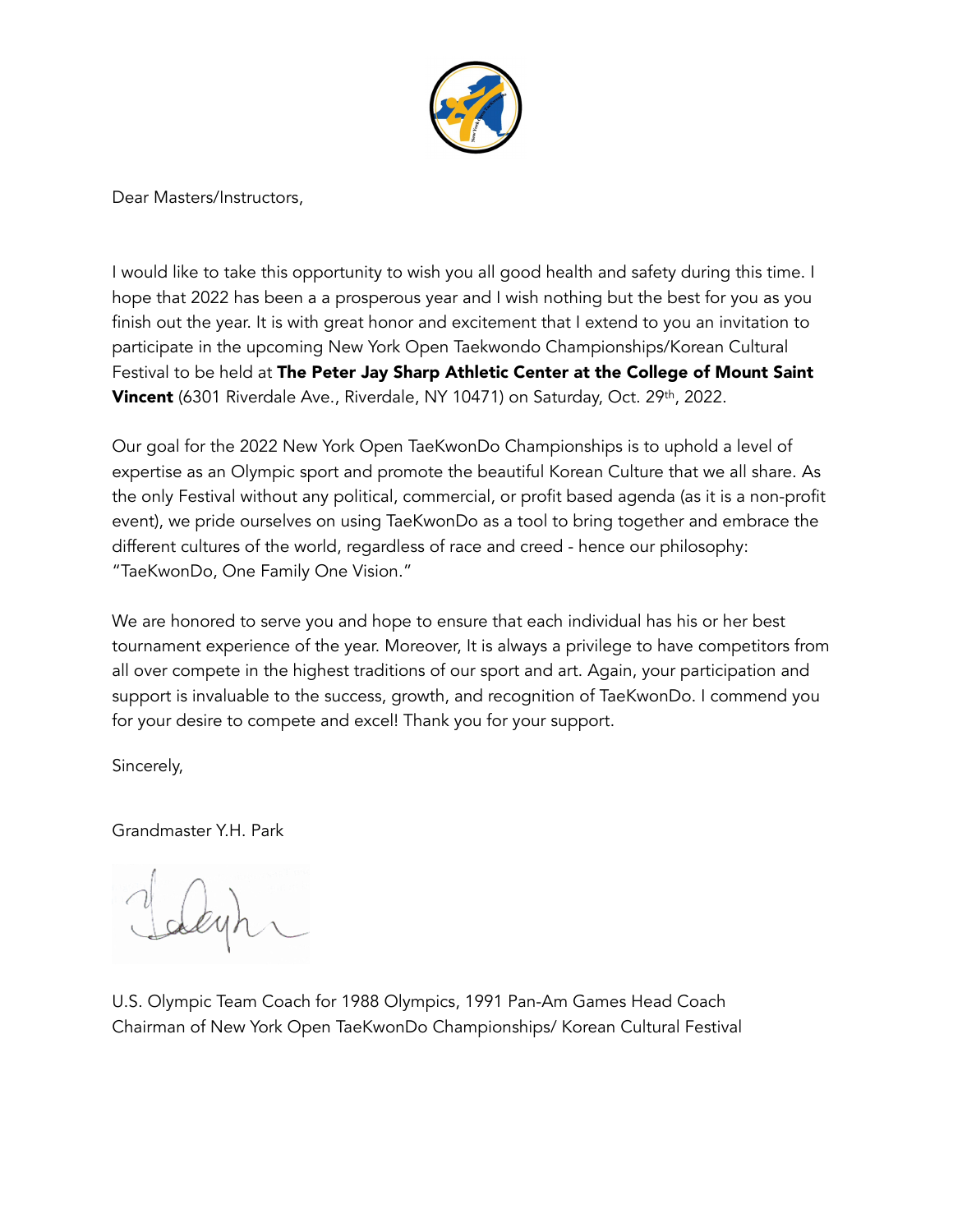

## **GENERAL INFORMATION**

## ALL REGISTRATION MUST BE DONE ONLINE: www.nyopentkd.org

| Hosted by:                    | New York Open TaeKwonDo Organizing Committee                                                  |  |  |  |
|-------------------------------|-----------------------------------------------------------------------------------------------|--|--|--|
| Recognized by:                | World TaeKwonDo (WT)                                                                          |  |  |  |
|                               | Korea Taekwondo Association (KTA)                                                             |  |  |  |
| Sponsored by:                 | Flushing Bank                                                                                 |  |  |  |
|                               | Korean Cultural Service of NY (뉴욕한 문화원)                                                       |  |  |  |
|                               | Korea Tourism Organization                                                                    |  |  |  |
|                               | Korean Cuisine Globalization Committee of East Coast, USA                                     |  |  |  |
|                               | AT Center of NY                                                                               |  |  |  |
|                               | Dynamics Martial Arts Supply                                                                  |  |  |  |
| <b>Tournament Chairman:</b>   | Grandmaster Y.H. Park                                                                         |  |  |  |
| <b>Tournament Director:</b>   | Master Edward Park                                                                            |  |  |  |
| Date:                         | Saturday, October 29th, 2022                                                                  |  |  |  |
| Time:                         | 7:30am - 6:00pm                                                                               |  |  |  |
| Location:                     | The Peter Jay Sharp Athletic Center at the College of Mount Saint Vincent                     |  |  |  |
|                               | 6301 Riverdale Ave., Riverdale, NY 10471                                                      |  |  |  |
| <b>Registration Deadline:</b> | Must be received by Saturday, October 22nd, 2022 by 11:59pm.                                  |  |  |  |
|                               | (No Registration will be accepted after this date- NO EXCEPTIONS)                             |  |  |  |
| <b>General Admission:</b>     | $$15 - Adult$<br>\$10 - Children (10 and under)                                               |  |  |  |
|                               | *General Admission proceeds will be donated to The Juliana Buongiovanni Memorial Scholarship. |  |  |  |
| <b>Individual Awards:</b>     | 1. Gold Medals will be awarded to all 1st place winners                                       |  |  |  |
|                               | 2. Silver Medals will be awarded to all 2nd place winners                                     |  |  |  |
|                               | 3. Bronze Medals will be awarded to all 3rd place winners                                     |  |  |  |
|                               | *Top 3 Demonstration Competition Teams will be awarded a trophy and medal                     |  |  |  |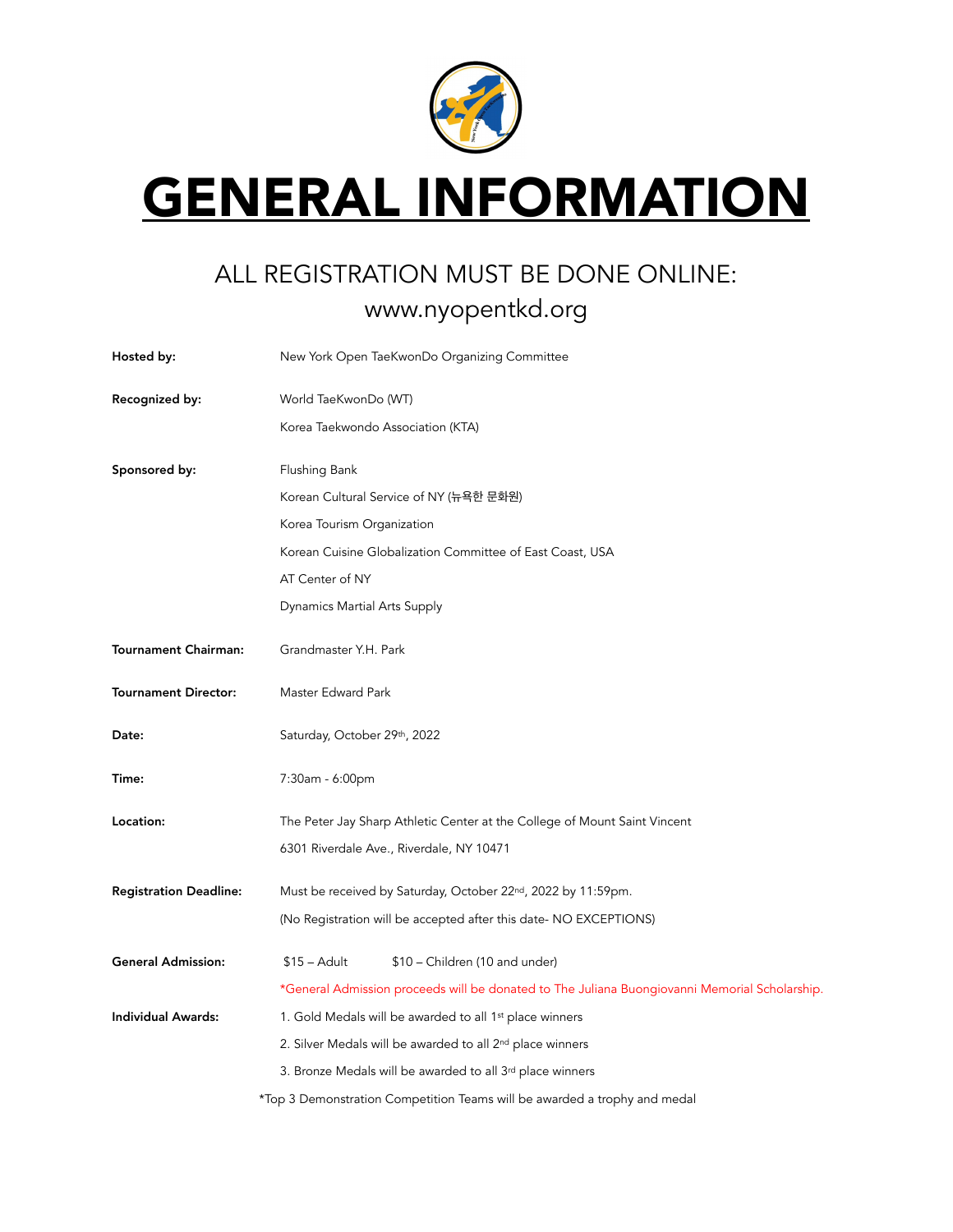

# SCHEDULE OF EVENTS

# Tournament Date: Saturday, October 29th, 2022

# Schedule will be posted

on

Wednesday, October 26th by email

and on [www.nyopentkd.org](http://www.nyopentkd.org)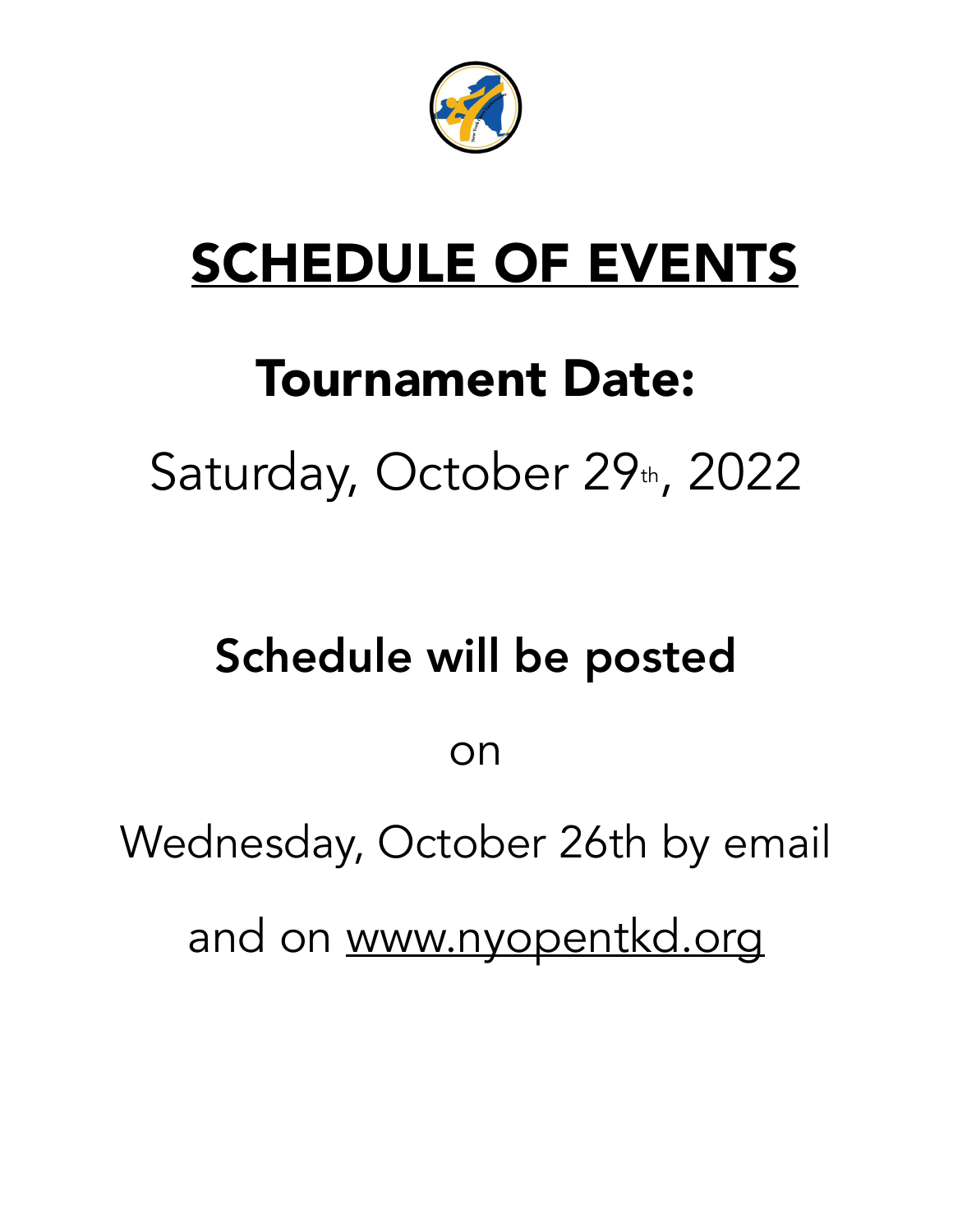

# RULES & REGULATIONS

\*Current WT/USAT Rules and Regulations will govern the Championships with few modifications to enhance the competition experience for all participants. \*ONLY those with a VIP or Coach pass will be allowed on competition floor to hold boards for their competitors during their breaking routine.

#### MANDATORY EQUIPMENT

- 1. White V-neck or any colored WT approved dobok for all events.
- 2. Shoes are **NOT** allowed for any events unless medically required (Please bring written doctor's note)
- 3. All competitors must supply their own regulation size breaking boards.(See Creative Breaking rules for sizes. You will be able to purchase breaking boards at the tournament)
- 4. All World Class Black Belt Sparring Competitors will use KPNP Electronic Sparring Gear. (Foot gear will be provided and also for Sale)

### WORLD CLASS SPORT POOMSAE COMPETITION

(BLACK BELTS ONLY) – POOMSAE PRO SYSTEM!

- **1. WT Authorized Poomsae:** Taeguek 1-8 Jang & Black Belt Poomsae: Koryo, Keumgang, Taebaek, etc.
- **2.** Age Divisions: Youth (10-11) Cadet (12-14) Junior (15-17) Senior (18-32) Ultra (33+)

| <b>Divisions (Both Genders)</b> | <b>Compulsory Poomsae</b>                                    |
|---------------------------------|--------------------------------------------------------------|
| Youth (10-11)                   | Taegeuk 4 5 6 7 8 Koryo                                      |
| Cadet (12-14)                   | Taegeuk 4 5 6 7 8 Koryo, Keumgang                            |
| Junior (15-17)                  | Taegeuk 4 5 6 7 8 Koryo, Keumgang, Taebaek                   |
| Senior (18-32)                  | Taegeuk 4 5 6 7 8 Koryo, Keumgang, Taebaek, Pyongwon, Sipjin |
| Ultra $(33+)$                   | Taegeuk 4 5 6 7 8 Koryo, Keumgang, Taebaek, Pyongwon, Sipjin |

\*Poomsaes to perform will be emailed and posted on website [\(www.nyopentkd.org](http://www.nyopentkd.org/)) two weeks prior to competition.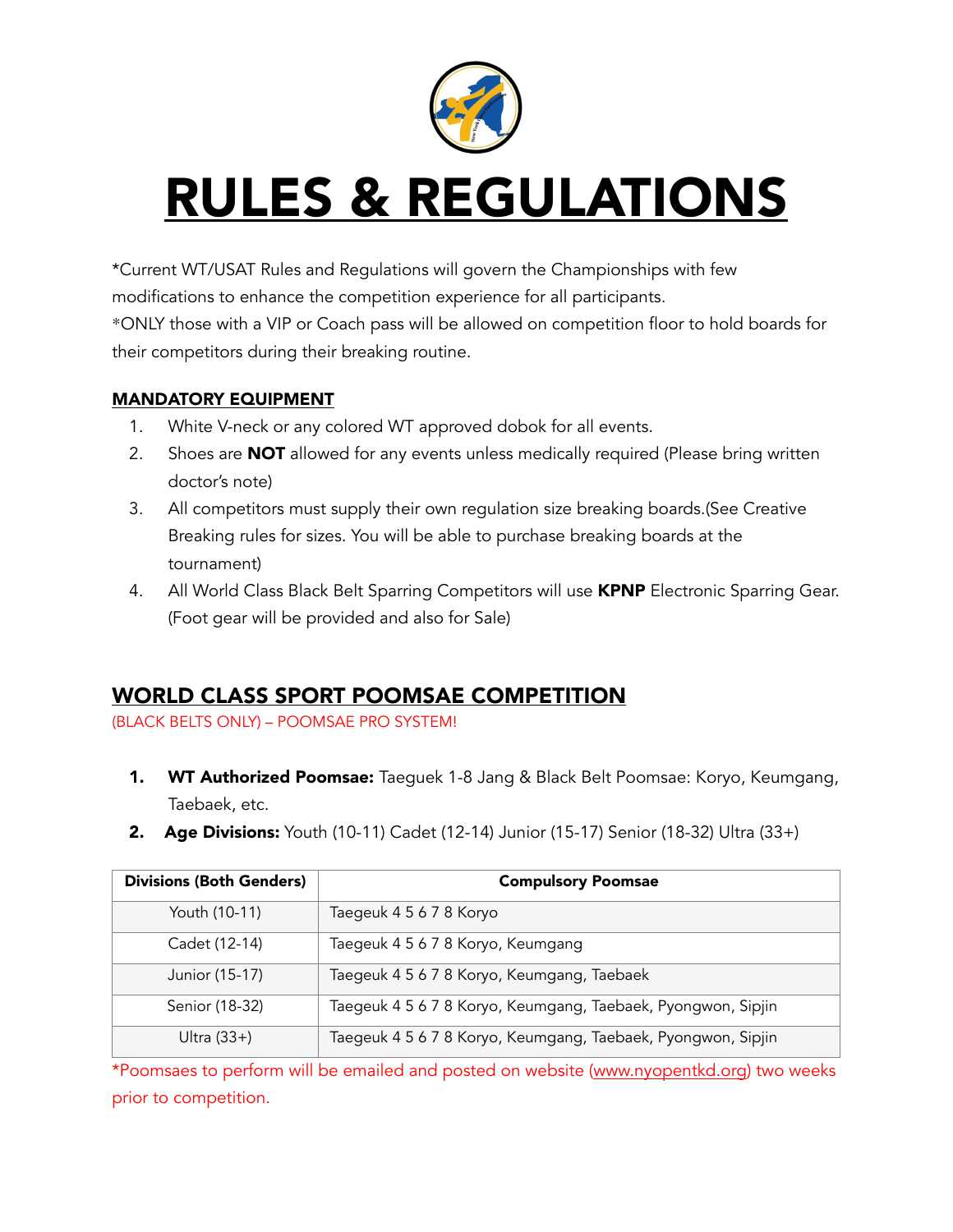

### WORLD CLASS SPARRING COMPETITION (12 yrs old & up, BLACK BELTS ONLY)

- Current WT/USAT Rules & Regulations (UPDATED June 2022) will govern our Sparring competition.
- KPNP Electronic Scoring (Electronic Socks will be provided and also for Sale)
- Time Limit: 3 Rounds, 1:30 minute each, 30 sec. break
- Must win 2 out of 3 rounds for victory

#### Divisions

- 1. 12-14 yr olds (Cadet): LIGHT HEAD CONTACT
- 2. 15-17 yr olds (Junior): LIGHT HEAD CONTACT
- 3. 18-32 yr olds (Senior): FULL HEAD CONTACT
- 4. 33+ yr olds (Ultra): LIGHT HEAD CONTACT

### TRADITIONAL POOMSAE (FORMS) COMPETITION

1. Traditional Poomsae (forms):

Color Belt Poomsae: Taeguk 1– 8

Black Belt Forms: Koryo, Keumgang, TaeBaek, Pyun Won, Sipjin

- 2. Age Divisions: (4-5yr) (6-7yr) (8-9 yr) (10-11yr) (12-14yr) (15-17 yr) (18-32 yr) (33-40 yr) (41 & up yr)
- 3. Belt Divisions:
	- 1. White/Yellow/Orange Belts are *Yellow* Division (Taeguek1-2)
	- 2. Green/Blue/Purple Belts are *Blue* Division (Taegeuk 3-5)
	- 3. Red/Brown/Red & black is *Red* Division (Taeguek 6-8)
	- 4. BLACK BELTS are 1 Division
- 4. Competition Style: HEAD to HEAD matchup with winner advancing to the next round.

### CREATIVE BREAKING COMPETITION

- 1. Children competitors up to 14 yrs old must use ¼ inch boards. Competitors 15 yrs old & up must use 1 inch boards. All boards must be purchased at the venue. NO SHOES ALLOWED unless medically required.
- 2. 1 minute to setup. 1 minute to finish entire breaking routine.
- 3. Breaking routine MUST be 5 stations consisting of 5 boards in total. Additional boards will result in deductions. 1 breaking attempt per station allowed.
- 4. Scoring will be based on the following:
	- 1. Completing routine in given 1 min. time limit.
	- 2. Technical difficulty, missed attempts, holder assist, bad sportsmanship.
	- 3. Presentation technique, balance & rhythm, expression of energy, style & creativity. All boards must be broken completely.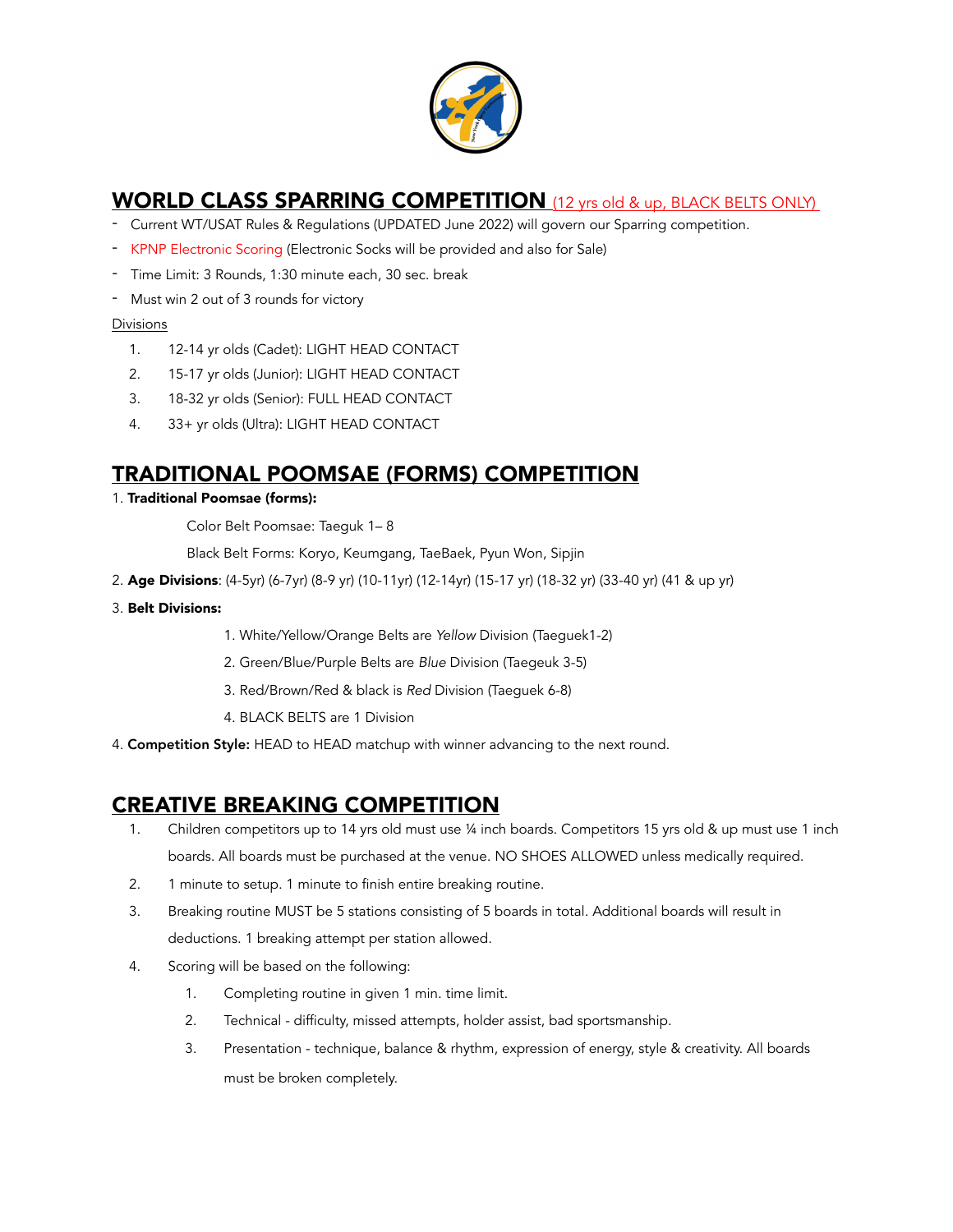

### SPARRING COMPETITION *(NON WORLD-CLASS)*

- Current WT/USAT Rules & Regulations (UPDATED June 2022) will govern our Sparring competition
- Time Limit: 3 Rounds (1 minute each, 30 second break)
- Must win 2 out of 3 rounds for victory
- Divisions will be separated into 2 to 4 weight categories
	- 1. 6-7 yr olds (Dragon) All Belts: NO HEAD CONTACT
	- 2. 8-9 yr. olds (Tiger) Color Belts: NO HEAD CONTACT
	- 3. 8-9 yr. olds (Tiger) Black Belts: LIGHT HEAD CONTACT
	- 4. 10-11 yr. olds (Youth) Color Belts: NO HEAD CONTACT
	- 5. 10-11 yr olds (Youth) Black Belts: LIGHT HEAD CONTACT
	- 6. 12-14 yr olds (Cadet) All Belts: LIGHT HEAD CONTACT
	- 7. 15-17 yr olds (Junior) All Belts: LIGHT HEAD CONTACT
	- 8. 18-32 yr olds (Senior) All Belts: FULL HEAD CONTACT
	- 9. 33+ yr olds (Ultra) All Belts: LIGHT HEAD CONTACT

### CREATIVE WEAPONS COMPETITION

- 1. The maximum setup time is 1 minute.
- 2. The maximum time to complete the performance is 2 minutes.
- 3. The performance must be done within the regulation ring size.

NY OPEN TAEKWONDO will allow any traditional martial arts weapon. All blades of any weapons must be DULL. For safety, please do NOT bring a sharp weapon for your performance. Competitors must provide their own weapons.

#### Scoring Guidelines

1. Scoring will be based on the following: technique, balance & rhythm, expression of energy, style & creativity.

### TEAM DEMO COMPETITION

- 1. Unlimited number of team members. No Masters allowed to perform.
- 2. Time Limit: 7 minutes
- 3. Must provide own music and audio equipment if necessary
- 4. Must only break boards purchased from the venue.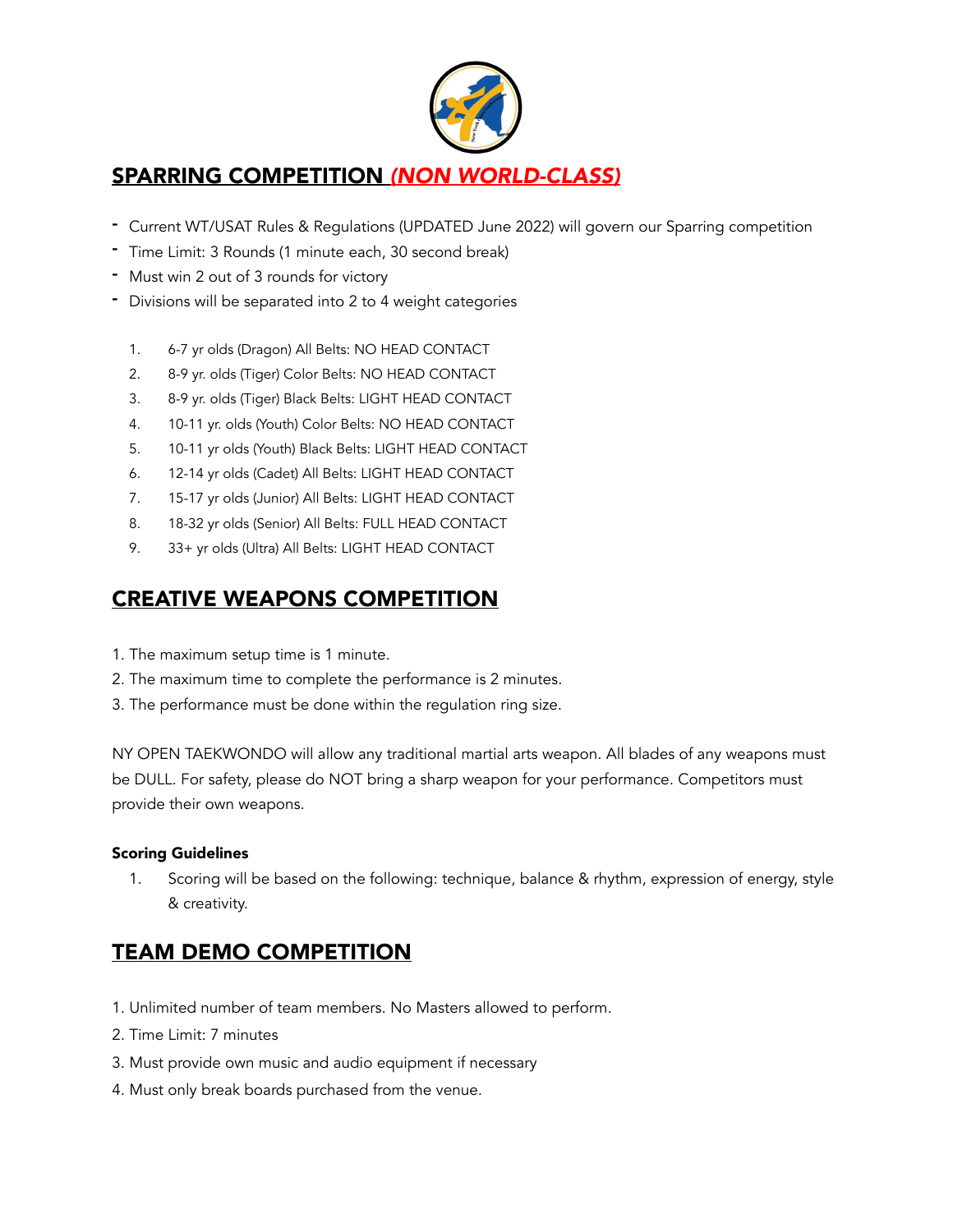

# COMPETITOR INFORMATION

## ALL REGISTRATION MUST BE MADE ONLINE

## Age Brackets:

| 4-5 (MINI)          | 10-11 (YOUTH)         | 18-32 (SENIOR)     |
|---------------------|-----------------------|--------------------|
| $\Box$ 6-7 (DRAGON) | $\Box$ 12-14 (CADET)  | $\Box$ 33+ (ULTRA) |
| $\Box$ 8-9 (TIGER)  | $\Box$ 15-17 (JUNIOR) |                    |

## Belt Divisions:

☐Yellow (Beginner) ☐ Blue (Intermediate) ☐ Red (Advanced) ☐ Black

## Event Fee: \$90.00 (Additional event is \$10.00)

☐ WORLD CLASS SPARRING ☐ SPARRING (NON WORLD CLASS)

☐ WORLD CLASS SPORT POOMSAE ☐TRADITIONAL POOMSAE (NON WORLD CLASS) ☐ CREATIVE BREAKING ☐ WEAPONS ☐ TEAM DEMO

Registration Deadline: Saturday, October 22nd at 11:59pm (NO EXCEPTIONS) (No Refunds will be made under any circumstances)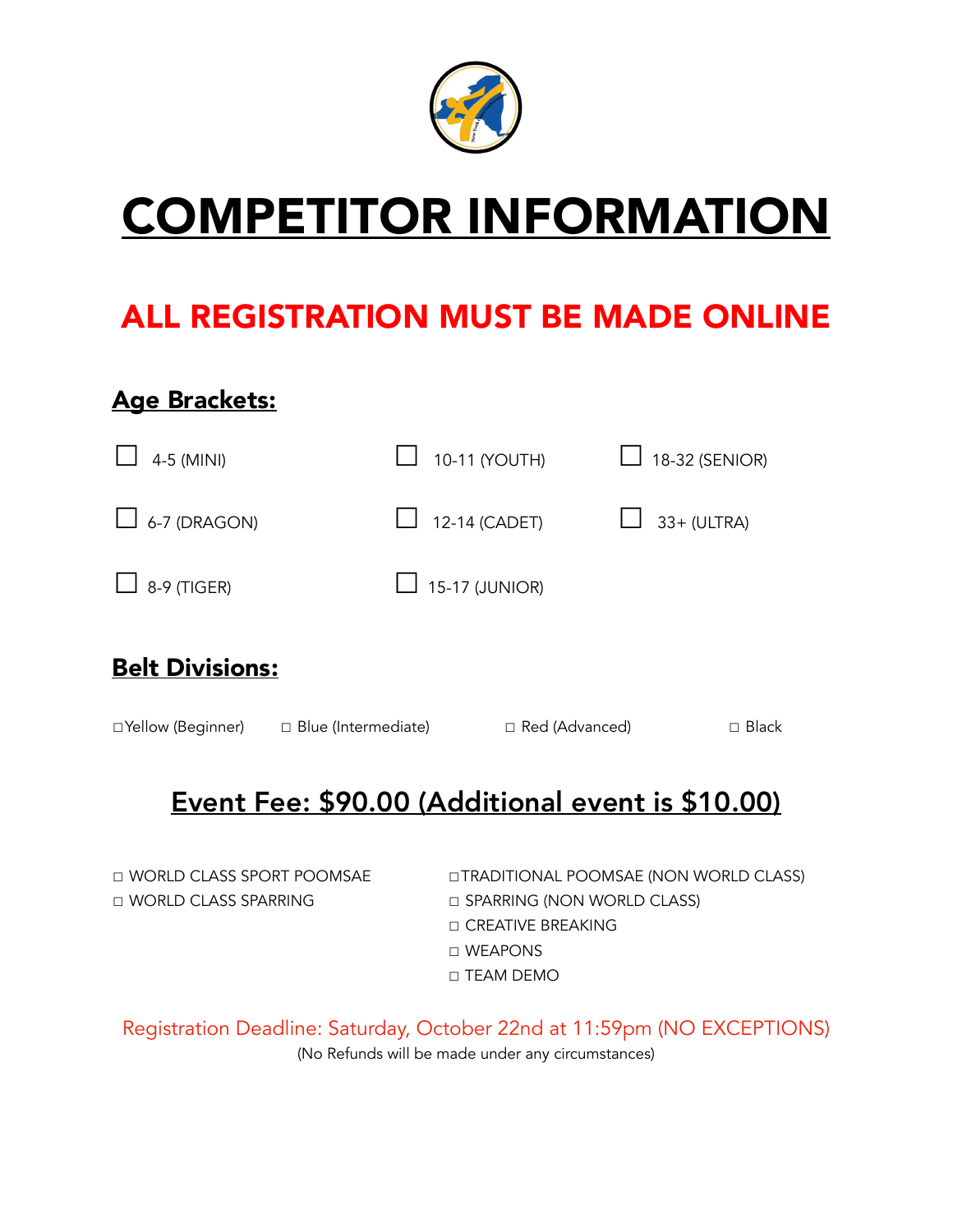

# VIP PASS INFORMATION

### *\*One Complimentary VIP Pass will be provided for each school Master*

### *VIP Pass Benefits:*

- Free admission
- Complimentary coffee, pastries, lunch & water
- Access to Competition Floor
- Access to VIP lounge
- Access to Head Table

\*\*\*\*\*\*\*\*\*\*\*\*\*\*\*\*\*\*\*\*\*\*\*\*\*\*\*\*\*\*\*\*\*\*\*\*\*\*\*\*\*\*\*\*\*\*\*\*\*\*\*\*\*\*\*\*\*\*\*\*

# COACH PASS INFORMATION

### \*NOTICE

### NO ONE WILL BE ALLOWED IN COMPETITION AREA

### WITHOUT *VIP* or *COACH* PASS

ALL COACH PASS REGISTRATION MUST BE MADE ONLINE:

www.nyopentkd.org

Coach Pass Fee: \$30.00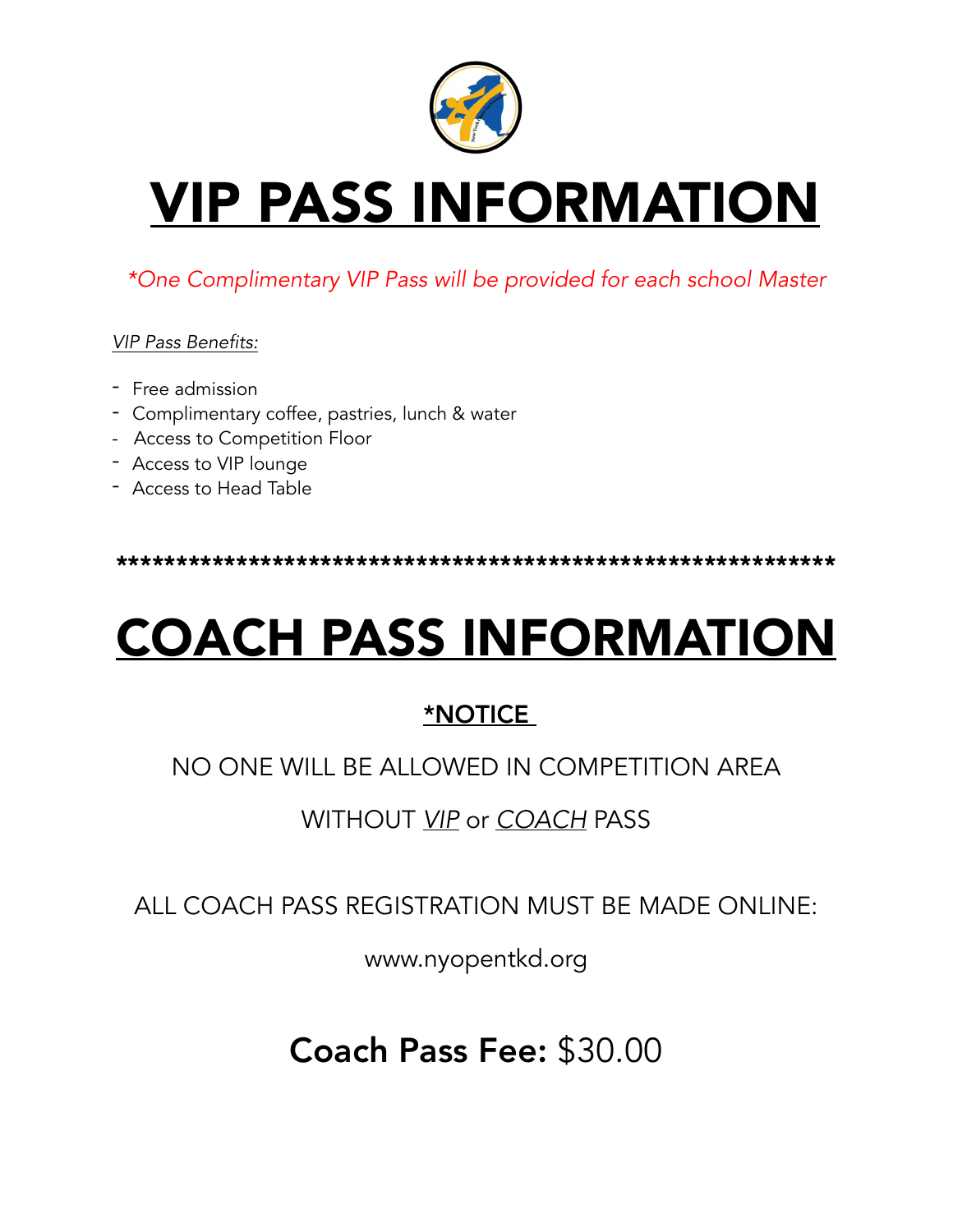

## SPONSORSHIP OPPORTUNITIES

| <b>EVENT:</b>     | Regional Taekwondo Tournament & Korean Cultural Festival                                   |
|-------------------|--------------------------------------------------------------------------------------------|
| DATE:             | Saturday, Oct. 29th, 2022                                                                  |
|                   | *Welcome Ceremonies on Saturday, Oct. 29th at 12 noon                                      |
| TIME:             | 7:30am- 6pm (approximate)                                                                  |
| <b>LOCATION:</b>  | The Peter Jay Sharp Athletic Center at The College of Mount Saint Vincent in Riverdale, NY |
| <b>ATTENDEES:</b> | 2,000 including numerous Martial Arts School owners                                        |
| <b>CONTACT:</b>   | Master Edward Park (Director of NY Open) edwardpark20@gmail.com or call 516-735-3434       |

#### Please Submit Ad no later than October 7<sup>th</sup>, 2022

The NY Open Taekwondo Championships/Korean Cultural Festival is one of the most exciting Taekwondo events in the country. This is a FULL ALL DAY fun-filled Taekwondo Festival. This event is open to the public and will be one you don't want to miss. The Opening Ceremonies will sell out due to the beautiful Korean Cultural Performances

| Sponsorship Level                                                    | Presenting<br>\$20,000 | Platinum<br>\$10,000 | Gold<br>\$5,000 | Silver<br>\$3,000 | <b>Bronze</b><br>\$2,000 |
|----------------------------------------------------------------------|------------------------|----------------------|-----------------|-------------------|--------------------------|
| Press Conference Media                                               | ✔                      |                      |                 |                   |                          |
| Exposure & Invitation                                                | ✔                      |                      |                 |                   |                          |
| Business Displayed at Main<br>Stage                                  |                        |                      |                 |                   |                          |
| 2 Minute Presentation at<br><b>Weclome Ceremony</b>                  | $\checkmark$           | $\checkmark$         |                 |                   |                          |
| Premier Vendor Space                                                 | ✓                      | ✔                    |                 |                   |                          |
| Business Logo on NY Open<br>website & Facebook page                  | ✔                      | ✔                    | ✔               |                   |                          |
| Announcements during<br>tournament                                   | ✔                      | ✔                    | ✓               | ✓                 |                          |
|                                                                      | Full Color,            | Full                 | Full            | Full              | Full Color,              |
| Business Offer/Logo/Ad in                                            | Full Page              | Color,               | Color,          | Color,            | Full Page                |
| Event Program Book                                                   | Outside                | Full                 | Full            | Full Page         |                          |
|                                                                      | Cover                  | Page                 | Page            |                   |                          |
| <b>Business Advertisement on</b><br>Poster & Banner at Event<br>Site | ✔                      | ✔                    | ✓               | ✔                 | ✓                        |
| Free tickets to the Event                                            | 25                     | 20                   | 15              | 10                | 5                        |

\*NOTE – Your Sponsoring contribution will be tax deductible under tax code: 501(c)(3)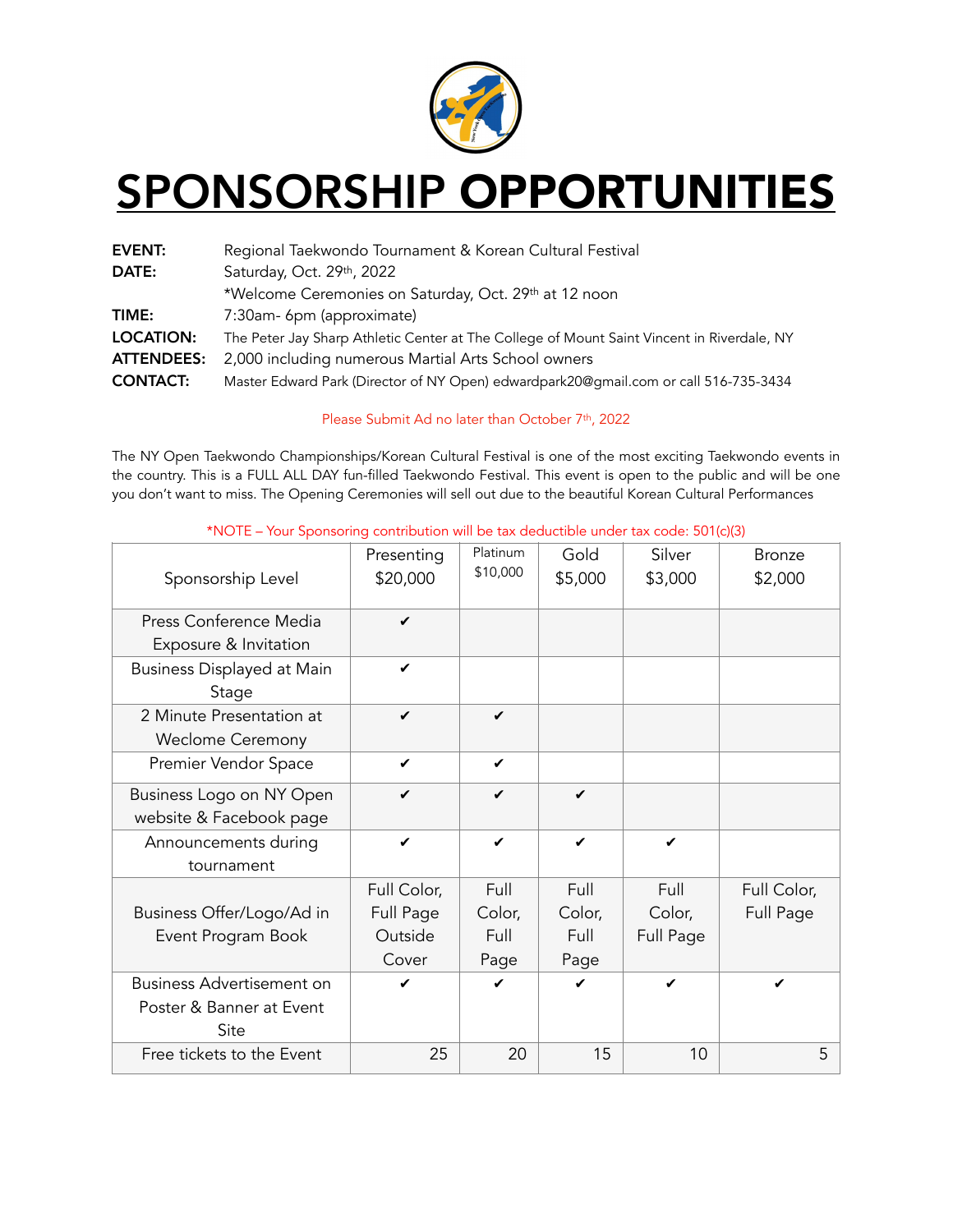

# PROGRAM BOOKLET ADVERTISEMENT

This is an Advertising Order for space in the Souvenir Program book for the 2022 New York Open TaeKwonDo Championships and authorization for said space to appear there in.

\*The NY Open Taekwondo Championships program book will be produced in high quality on full color, perfect bound, gloss pages.

#### PRINT ALL INFORMATION

| Advertiser:            |      |
|------------------------|------|
| Contact Name:          |      |
| Address:               |      |
| <b>Business Phone:</b> | Fax: |

#### ADVERTISING RATES AND INFORMATION

All advertising artwork must be camera ready! All advertising orders will receive one free program.

#### COVER LOCATIONS:

□ BACK COVER & BANNER \$2,000 full color 8.5" x 11" □ INSIDE BACK COVER & BANNER \$1,500 full color 8.5"x 11" □ INSIDE FRONT COVER & BANNER \$1,500 full color 8.5" x 11"

#### INSIDE LOCATIONS:

□ FULL PAGE - \$1,000 Color 8.5' x 11" □ HALF PAGE (HORIZONTAL) - \$500 Color 8.5 " x 5.5"

All camera ready artwork must be received no later than 10/7/2022. A school check or money order must accompany this order with authorized signature.

Please make check payable to: "NY Open TaeKwonDo Championships"

Send to: 3701 Hempstead Tpke. Levittown, NY 11756

Email Ad to: [edwardpark20@gmail.com](mailto:edwardpark20@gmail.com)

\*NOTE – Your advertising ad contribution will be tax deductible under tax code: 501(c)(3)